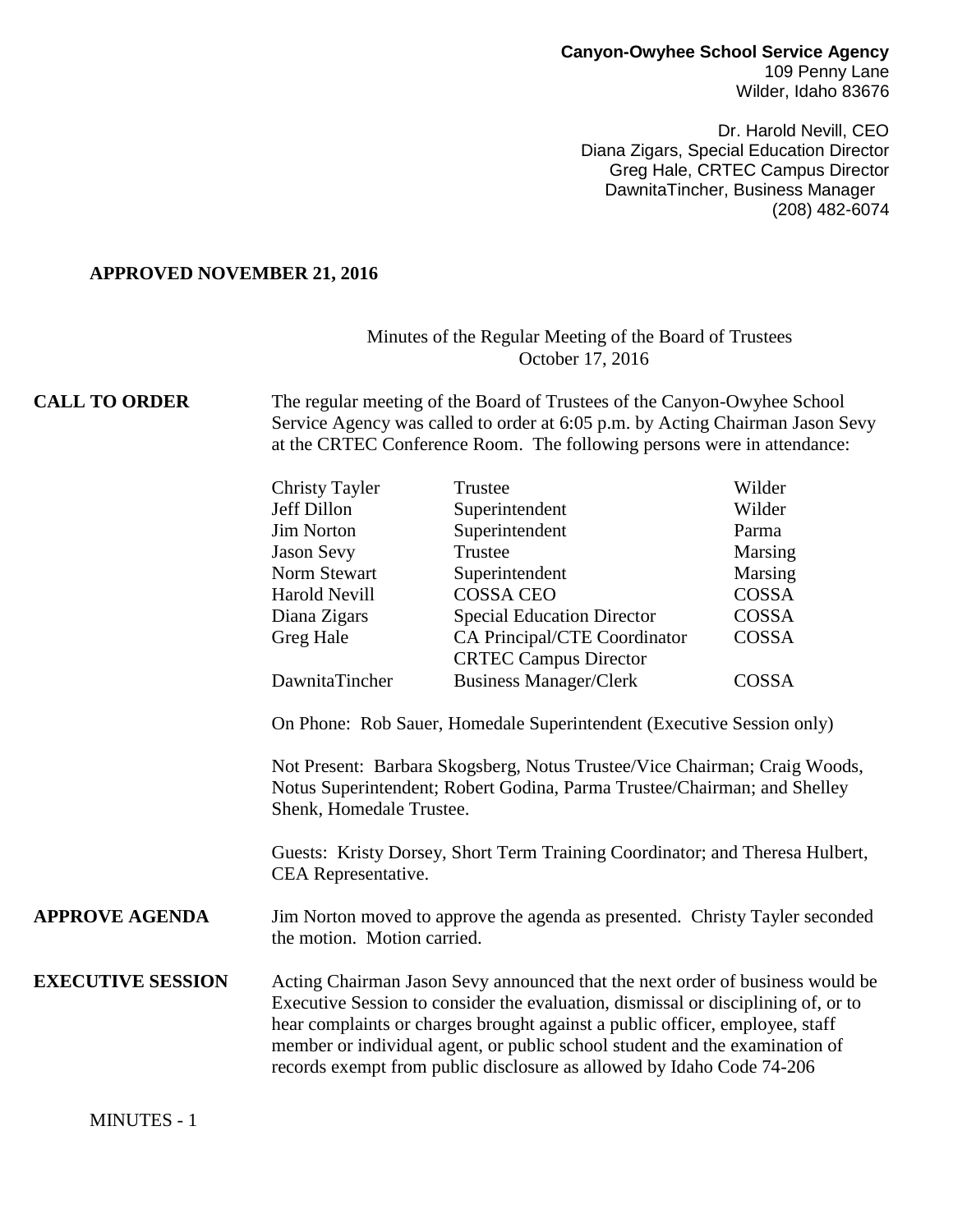$(1)(b)$ &(d). After a full and complete discussion the following resolution was presented:

Be it resolved that the Board of Trustees of the Canyon-Owyhee School Service Agency will recess from a public meeting into executive session pursuant to Section 74-206 Idaho Code, to consider the evaluation, dismissal or disciplining of, or to hear complaints or charges brought against a public officer, employee, staff member or individual agent, or public school student as allowed by Idaho Code 74-206 (1)(b) and the examination of records exempt from public disclosure as allowed by Idaho Code 74-206 (1)(d). Be it further resolved that following executive session the board will reconvene in public session for the purpose of conducting further business or for adjournment of the meeting. Roll call vote being conducted on the above and foregoing resolution and the same having been counted and found to be as follows: Wilder- Aye, Notus- Not Present, Parma – Aye, Marsing- Aye, Homedale- Aye, Chairman Godina declared said resolution adopted.

The minutes of the Executive Session of COSSA: The Board of Trustees having properly recessed from open session pursuant to Section 74-206 Idaho Code, directly thereupon convened into an executive session at 6:20 p.m. on the 17<sup>th</sup> day of October 2016 at the COSSA office board room, Wilder, Idaho at which time executive session was then moved to the CA Principal/CTE Coordinator office in order to consider personnel and student issues as authorized by Section 74-206(1)(b)  $\&$ (d), for phone conference, Christy Tayler, Jeff Dillon, Jim Norton, Jason Sevy, Norm Stewart, Rob Sauer (on phone), Dr. Harold Nevill, Diana Zigars, Greg Hale, and Dawnita Tincher, were present at the Executive Session. The Board then entered into discussion of the matter for which the Executive Session was held.

There being no further discussion concerning the subject matter of the Executive Session at 6:37 p.m. the board moved back to the COSSA office board room, Jim Norton moved to reconvene into open session. Christy Tayler seconded the motion. Motion carried

| <b>EXECUTIVE SESSION -</b> | Jim Norton moved to expel "Student 2016-27" for the remainder of the 2016- |
|----------------------------|----------------------------------------------------------------------------|
| <b>ACTION(S)</b>           | 2017 school year from COSSA Academy. Norm Stewart seconded the motion.     |
|                            | Motion carried.                                                            |

**APPROVE MINUTES** Christy Tayler moved to approve the minutes for the Board meeting of October 17**,** 2016 as presented. Jim Norton seconded the motion. Motion carried.

### **BILL SCHEDULE** Jim Norton moved to approve the bill schedule as presented. Jeff Dillon seconded the motion. Motion carried.

### **OLD BUSINESS**

# Budget Grant Adjustments Dr. Nevill asked the Board for guidance on updating the budget report when grant funding comes in to the various funds. The Board consensus was to have Dawnita update the budget line items within the various budgets on a monthly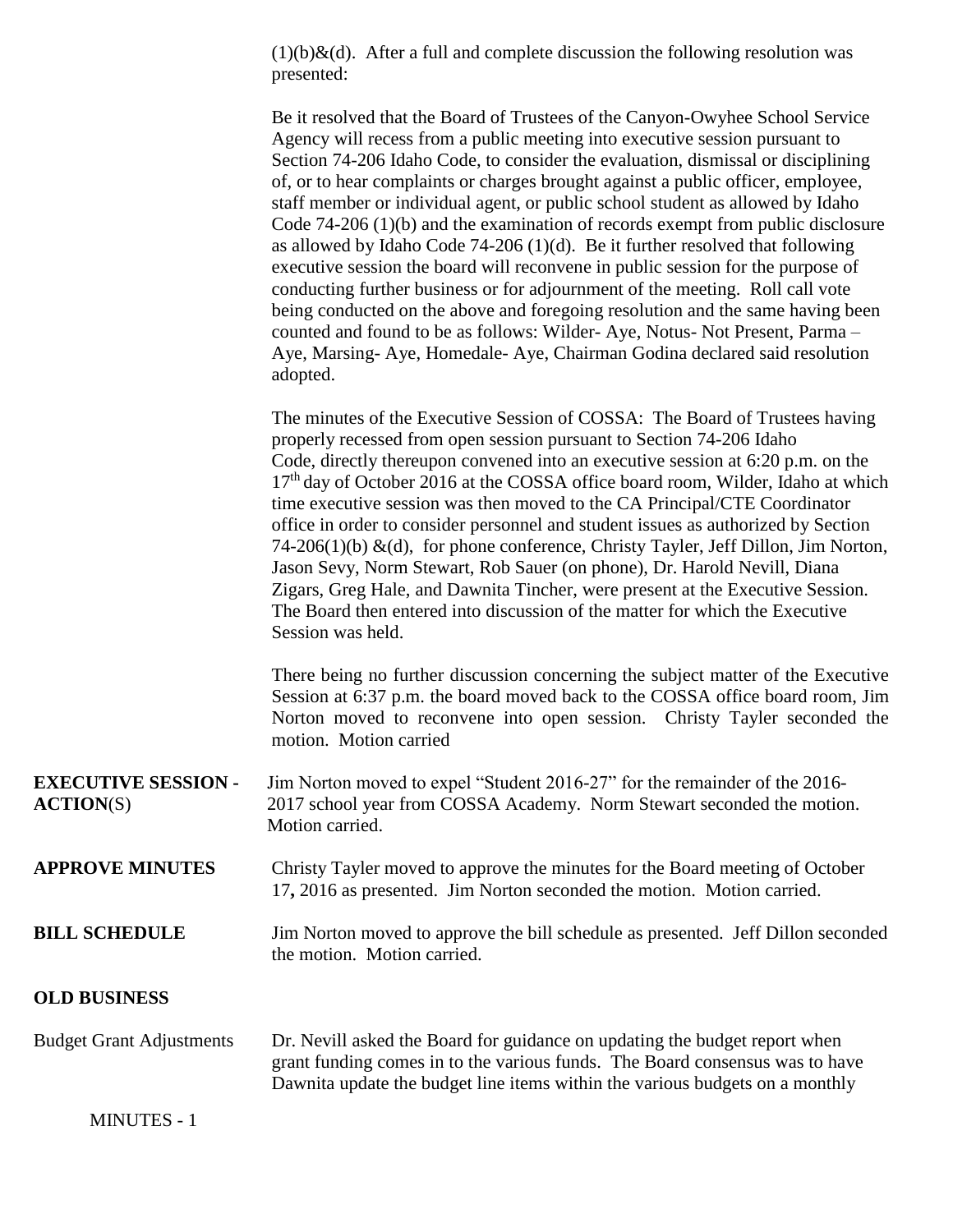|                                   | basis, but not to include the grant income and expenses in the monthly<br>"explanation" of budget overdrawn lines.                                                                                                                                                                                                                                                                                                                                  |
|-----------------------------------|-----------------------------------------------------------------------------------------------------------------------------------------------------------------------------------------------------------------------------------------------------------------------------------------------------------------------------------------------------------------------------------------------------------------------------------------------------|
| <b>NEW BUSINESS</b>               |                                                                                                                                                                                                                                                                                                                                                                                                                                                     |
| <b>CEA</b>                        | Theresa Hulbert stated to the Board that CEA was preparing for the annual staff<br>holiday party and that they were working on the CEA scholarship baskets.                                                                                                                                                                                                                                                                                         |
| <b>Business Office</b>            | Independent Auditor, Mikael Parker with Bowen, Parker, Day CPAs presented the<br>15-16 audit report for Canyon-Owyhee School Service Agency. Christy Tayler<br>moved to accept the 15-16 audit report as presented. Jim Norton seconded the<br>motion. Motion carried.                                                                                                                                                                              |
| <b>Special Services Report</b>    | Jeff Dillon moved to approve the IDEA School Age (257) 2016-2017 Budget as<br>presented. Jim Norton seconded the motion. Motion carried.                                                                                                                                                                                                                                                                                                            |
|                                   | Jeff Dillon moved to approve the IDEA Preschool Age (258) 2016-2017 Budget<br>as presented. Jim Norton seconded the motion. Motion carried.                                                                                                                                                                                                                                                                                                         |
|                                   | Jim Norton moved to approve the COSSA Gifted/Talented Program Plan as<br>presented. Norma Stewart seconded the motion. Motion carried.                                                                                                                                                                                                                                                                                                              |
| <b>Administrative Report</b>      | No additions to submitted reports.                                                                                                                                                                                                                                                                                                                                                                                                                  |
| Career & Technical/COSSA          | Jim Norton moved to declare the equipment list presented by Greg Hale as surplus<br>property to be disposed of through sale or auction. Jeff Dillon seconded the<br>motion. Motion carried.                                                                                                                                                                                                                                                         |
|                                   | Obsolete Items List as follows:                                                                                                                                                                                                                                                                                                                                                                                                                     |
|                                   | 2<br>8X10 Storage sheds<br>small automotive lift<br>$\mathbf{1}$<br>1974 Horse trailer<br>1<br>Building Trades 5 <sup>th</sup> wheel trailer<br>1<br>Transcribing Unit Controllers (approximately \$246.56 each)<br>6<br>Transcribing foot pedal control (\$59.00 each)<br>20<br>Misc. Centerpoint/Greenleaf office and classroom furniture, partitions, etc.<br>Misc. obsolete technology equipment, printers, cameras, scanners, projectors, etc. |
| <b>Short-Term Training Report</b> | No addition to the submitted reports.                                                                                                                                                                                                                                                                                                                                                                                                               |
| <b>COSSA BOARD POLICIES</b>       |                                                                                                                                                                                                                                                                                                                                                                                                                                                     |
| Policies – First Reading          | First reading was held on the 10-Year Maintenance Plan. Jim Norton moved to<br>approve on first reading the 10-Year Maintenance Plan. Norm Stewart seconded<br>the motion. Motion carried.                                                                                                                                                                                                                                                          |
| Policies – Second Reading         | Second reading was held on the CTE Course Description Manual (Revision).                                                                                                                                                                                                                                                                                                                                                                            |

MINUTES - 1